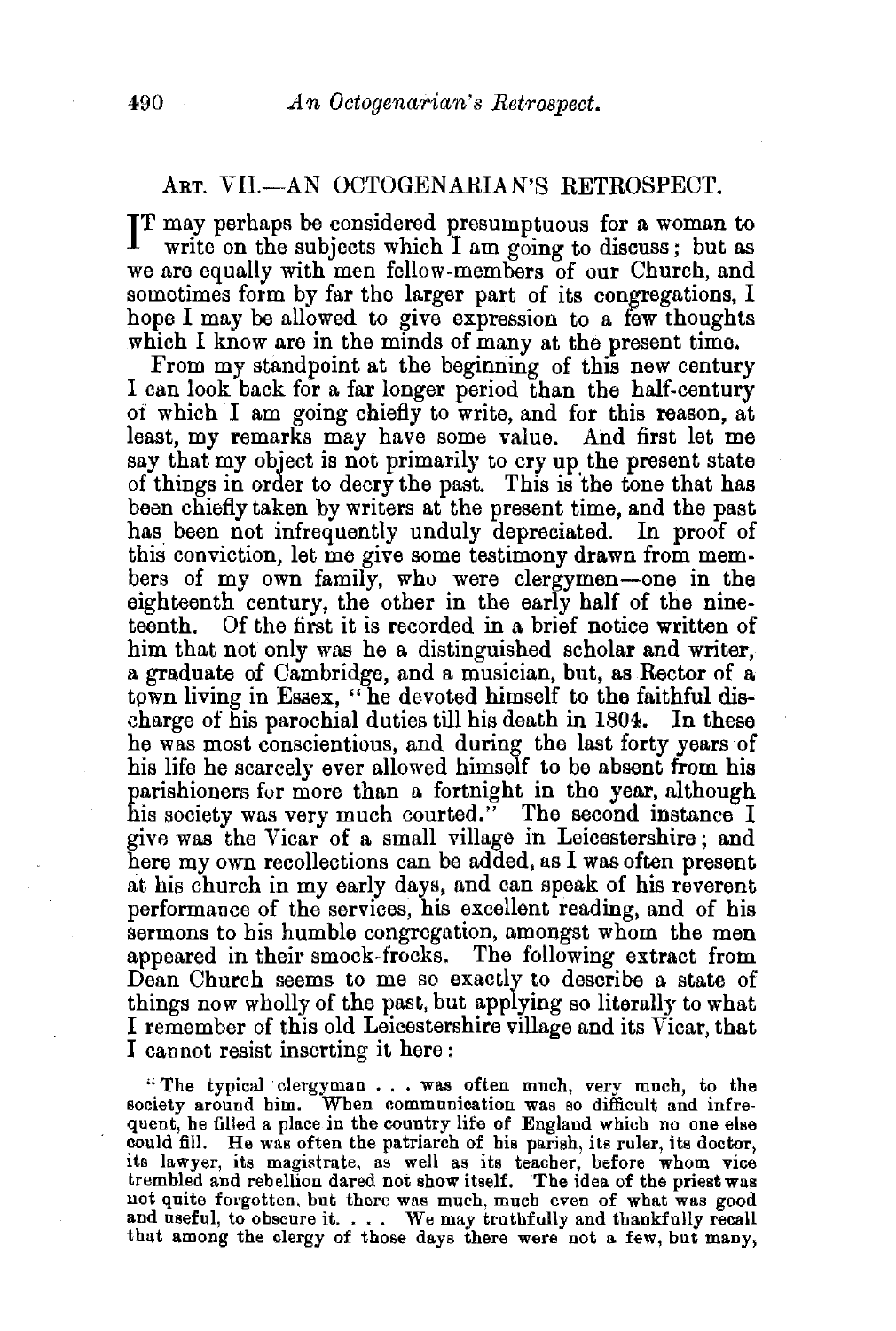instances, not only of gentle manners and warm benevolence and cultivated intelligence, but of simple piety and holy life . . . preaching, without passion or excitement, seholarlike, careful, wise, often vigorously reasoned discourses on the capital points of faith and morals. Its better members were highly cultivated, benevolent men, intolerant of irregu-<br>larities, both of doctrine and life, whose lives were governed by an unostentatious but solid and unfaltering piety, ready to burst forth, on occasion, into fervid devotion."

This may be said to be an exact portrait of two of the embers of our family who were clergymen. The one I have members of our family who were clergymen. alluded to as being fifty years Vicar of a Leicestershire village might have sat for this picture. Of fine presence and countenance, he was said to. resemble the Prince Regent, afterwards George IV., in his youth. He was, indeed, the ruler of his parish, to whom alllooked up; he preached always in his black gown, and on coming down from the pulpit he would stand and bow to his congregation with dignified and courteous manner, robing and unrobing in the chancel—for there was no vestry in those days. A recent visit to this church, familiar to me during sixty-five years of my life, reveals a remarkable change which deserves to be noted amongst my recollections. Smock-frocks and scarlet cloaks have disappeared, and the congregation consists of well-dressed men and women with no appearance of poverty. A surpliced choir of men and boys, who look like those to be seen elsewhere, has replaced the high west-end gallery, where singers, men and women, remarkable for their vocal powers, sang to the accompaniment of a small organ played by a lady. The contrast was strikingly complete on the occasion of a harvest festival, with all its decorations, an event undreamt of in those far-off days.

But now, after these glimpses into the distant past, let me turn to the present and the future. I confess It gives me pain and sorrow when I hear such indiscriminate detraction of past times and workers as is sometimes bestowed by ardent admirers of the present. The chief feature which must, I think, strike us in the reorganization (I will not say reform) of our Church services is the enormous advance and increase of the musical element. Is this an unmitigated good, and is it appreciated by the majority of Churchgoers? The custom of having choirs of both men and boys has become almost, if not quite, universal, instead of being limited as formerly to cathedrals and some other special churches and chapels. From my childhood I have attended with delight St. Paul's and Westminster Abbey, and in later and recent years one of our country cathedrals, where the services were well-nigh as admirable in all respects as those of the greater buildings. My love for these more elaborate performances will not therefore be questioned, and to these already named experiences I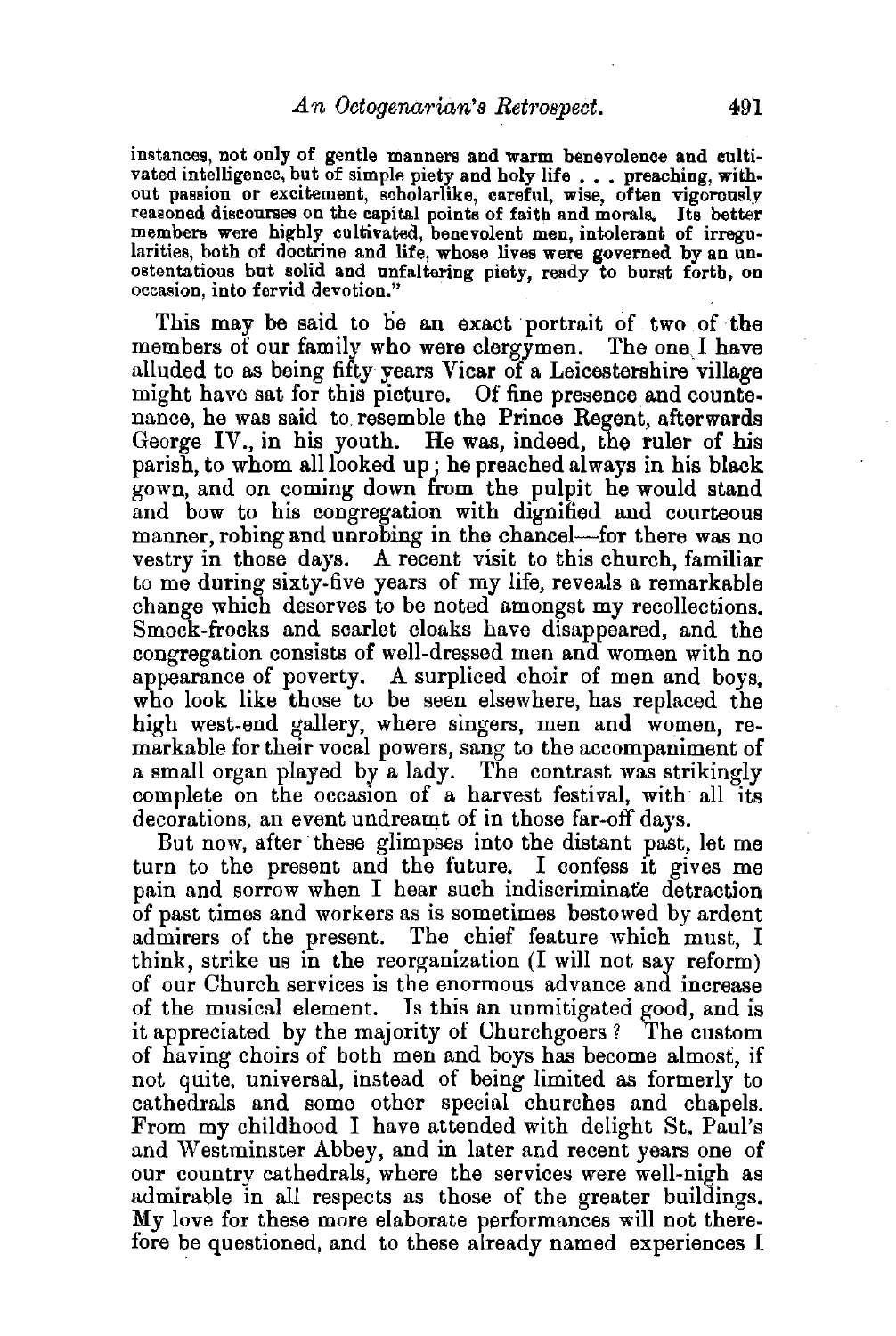may add those of the Temple Church and Lincoln's Inn Chapel. Is it, however, desirable or desired that these services should become universal, or adopted in every parish and smaller church? Before answering this question, let us remember that these are dependent not on a picked number of specially selected voices and of the more highly educated and trained boys. but on the average scholars of the National Schools of the village, or town, or of London; and I think we all know by experience what this means. I can only say when I am compelled to listen to the singing of some such choirs, that I look back with longing and regret to the days of reverent reading in the past, and especially to those at Lincoln's Inn Chapel, when the unsurpassed and most reverent performance of the service by Frederick Denison Maurice was a privilege and a blessing never to be forgotten by those who heard it.

Then as to the custom of introducing anthems into parish churches, to be sung by an average choir, can we think this desirable while eftorts are being made for shortening the services by the omission of many prayers to which we have always been accustomed? To stand during a long anthem must surely be more trying than to kneel during other parts of the service.

Once more, is it necessary, when money is so sorely needed for many objects (and, not least, for the support of the clergy) to have organs costing hundreds or thousands of pounds in every church, large or small? Those who have been privileged to hear the exquisite singing of Russian choirs, with *no*  accompaniment, will hardly think so. Surely, too, the addition of music cannot be required, or be suitable, for the Confession and the.Lord's Prayer, or indeed for any prayers.

In defence of what I have ventured to assert as to the universality of entirely musical services, I go back once more to my own experiences. Can such services be acceptable to all old and elderly people of the present day, or to the poor and uneducated classes? I may instance the case of my own mother, who during all her long life never failed to attend the morning and afternoon services, and who followed them with reverent devotion. But she had no musical ear, and no knowledge of, or capacity for, music or singing. What part, ·therefore, would she have been able to take in the services we are considering ? And are there not many like her in every congregation, unmusical by nature, or by age debarred from singing and chanting ? In the elaborate responses in the Litany and Communion Services, now so common, I hear but few voices joining, and, indeed, it is only the few who could do so with any propriety. The hymns alone are in any sense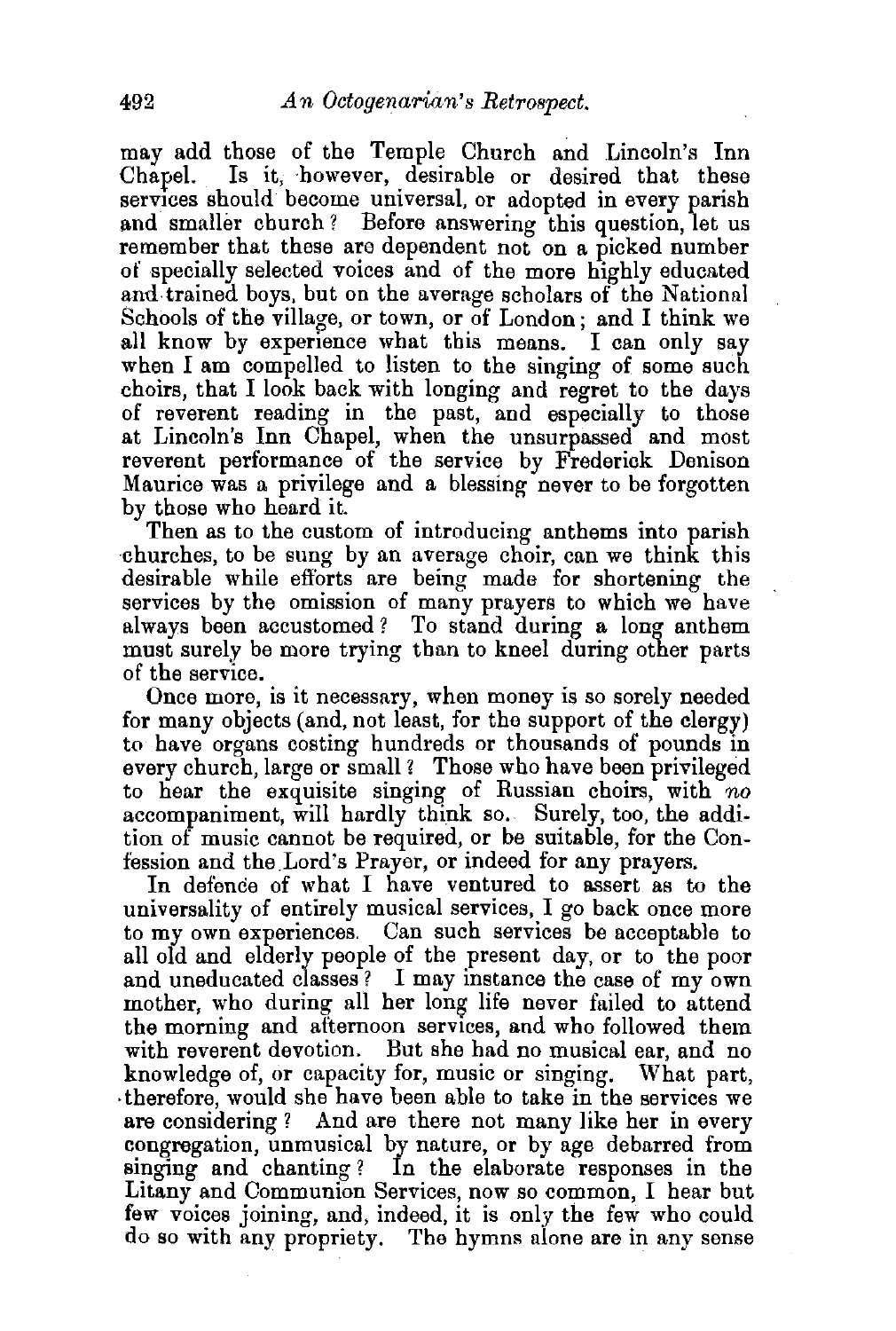congregational, and those who cannot join in these are content to listen.

Lastly, I must name one more arrangement of these latter days unknown formerly-the almost total absence of afternoon services in favour of the evening. Here, again, I speak mainly in the interest of the elderly persons who, for at least a large portion of the year, cannot go out to lighted and· heated churches after dark. This change is, of course, owing to the consideration now given to children, for whom special services are provided in nearly every church, to the exclusion of those who used to attend them. But can it be necessary or desirable for children of any class to be four times under instruction on Sunday-at morning Sundayschool and church, and again afternoon school and service ? Those only to whom this arrangement must be welcome are the parents who thus get their children off their hands for nearly the whole day, while they never enter a church or think. of taking their children there. Can we be surprised if the children themselves do.not attend church in later years, after the doses of church attendance administered to them in their early days? Surely, if such a system of training were all it is supposed to be, some other and further results than we see at present would be found. As it is, a large proportion of those who have been diligently instructed Sunday after Sunday fail to appear in church when emancipated from school-life.

There is still one subject to which I must refer before concluding these criticisms-the falling off in the reading of the present day. Whether this may or may not be due to the widespread practice of intoning the services, which, of course, renders expression difficult, if not impossible, it is a fact which can hardly be doubted that good reading is now rarely heard from the younger clergy. We must all be aware of the much complained of "gabbling," often inaudible, and rendering it impossible to follow the prayers, even in reading the Lessons, and especially in parts of the service not supposed to be heard by the congregation ; and I venture to say there is no modern practice 'which gives greater pain to oldfashioned worshippers than this. What, too, must be its effect on uneducated hearers? It is surprising that more attention is not given to this important qualification by those who have the selection or approval of candidates for the ministry.

If it may be said that I have only been pointing out defects, I reply that it was my object so to do, leaving to others the more pleasant and genial task of noting the progress which<br>undoubtedly has been made in many directions. While undoubtedly has been made in many directions.